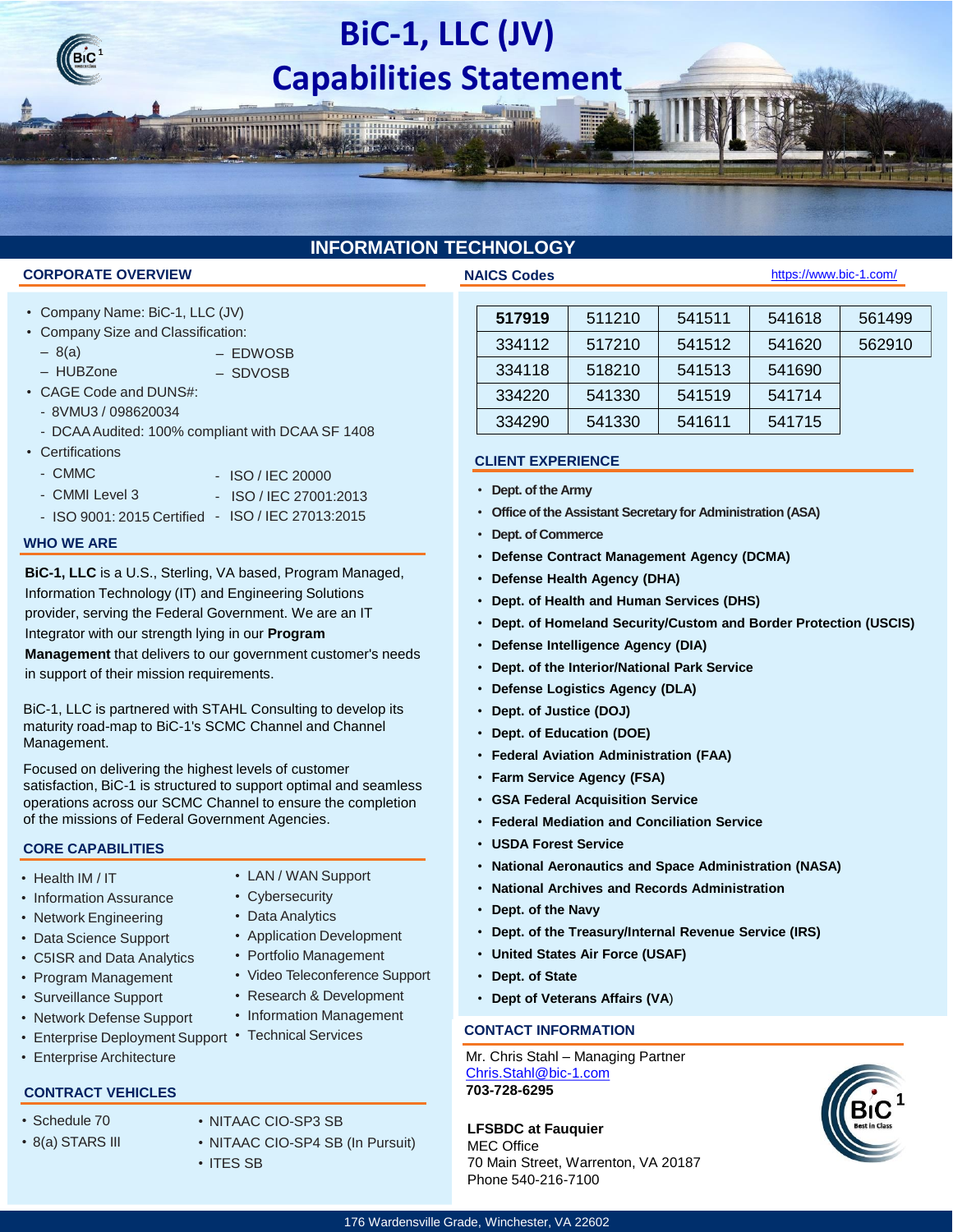#### **PROGRAM MANAGEMENT**

**BiC-1, LLC** is a U.S., Virginia based, Program Managed, Information Technology (IT) and Engineering Solutions provider, serving the Federal Government. We are an IT Integrator with our strength lying in our **Program Management** that delivers to our government customer's needs in support of their mission requirements.

BiC-1 has a diverse, **Supply-Chain Management Center (SCMC) Channel** of **Best-in-Class,** small businesses with extensive breadth and depth, specializing in all areas of Cloud Solutions, Cyber Security, Systems Integration, Worldwide C5ISR and Data Analytics, and Mission-Focused Engineering. BiC-1 responds to today's demanding and ever-changing technology and warfare landscapes by delivering innovative, secure, and agile solutions that transform and modernize government operations, improving our national security and well-being.

BiC-1 offers excellent work environments, and growth opportunities, for our employees, while expanding operations and supporting our communities. Our SCMC Channel Members have earned coveted industry quality and business certifications. We have a strong commitment to business partnerships, ethics, compliance, and sustainability in support of a multitude of premier, contracting vehicles. We provide quality, scalable and repeatable business solutions in a flexible and agile manner that can quickly adapt to changing customer requirements.

BiC-1 LLC is partnered with STAHL Consulting to develop its maturity road-map to BiC-1's SCMC Channel and Channel Management.

Focused on delivering the highest levels of customer satisfaction, BiC-1 is structured to support optimal and seamless operations across our SCMC Channel to ensure the completion of the missions of Federal Government Agencies.

**STAHL Consulting is the Program Management Consultant for BiC-1**, utilizing its proven, industry Standard & Methodology-Based Approach. STAHL's approach leads to highly successful outcomes by adopting best practices that promote project sustainability, repeatable processes, impressive quality, information security and a high-level of maturity.

STAHL incorporates relevant aspects of the following methodologies in the products and services that it provides:

- **ePMO:** Enterprise Platform and System Design (CRM, ERP Solutions) total integration servicing the total business lifecycle
- **iPMO:** CIO focused strategy, using STAHL's Proprietary Methodology Based Approach to Value-Chain Channel Management using our Market Research and Business Analysts
- **PrePMO:** Program Buyers and PMs (IPT) focused strategy using STAHL's Methodology, Processes and RACI-Design/Persona's
- **PMO:** PM focused, unique, low-risk transitions to mission delivery, using STAHL's Project Management Office "Best Practices" [Based on Project Management Institute (PMI) and Project Management Body of Knowledge (PMBOK)]
- **SCMC Certifications, Audit and Management:**
	- o **BD-CMM & CMMI Integration.** Carnegie Mellon University "Best Practices" Capability Maturity Model (BD) for Services integrated with technology
	- o **CMMI and CMMC Integration.** (CMMI-SVC/ new-CMMC) servicing the total business lifecycle.
	- o **ANSI/EIA-748C.** Earned Value Management
	- o **ISO/IEC 27001.** Information Technology Security Techniques for Information Security Management Systems
	- o **ISO/IEC 20000.** IT Service Management
	- o **DCAA/DCMA:** Cost Accounting Compliant
	- o **Purchasing System.**

For more information on STAHL's Program Management approach, go to <https://www.bic-1.com/> **[About Us](https://www.bic-1.com/bic-1-services-solutions)**

#### **See Addendum for individual Channel Member Capabilities**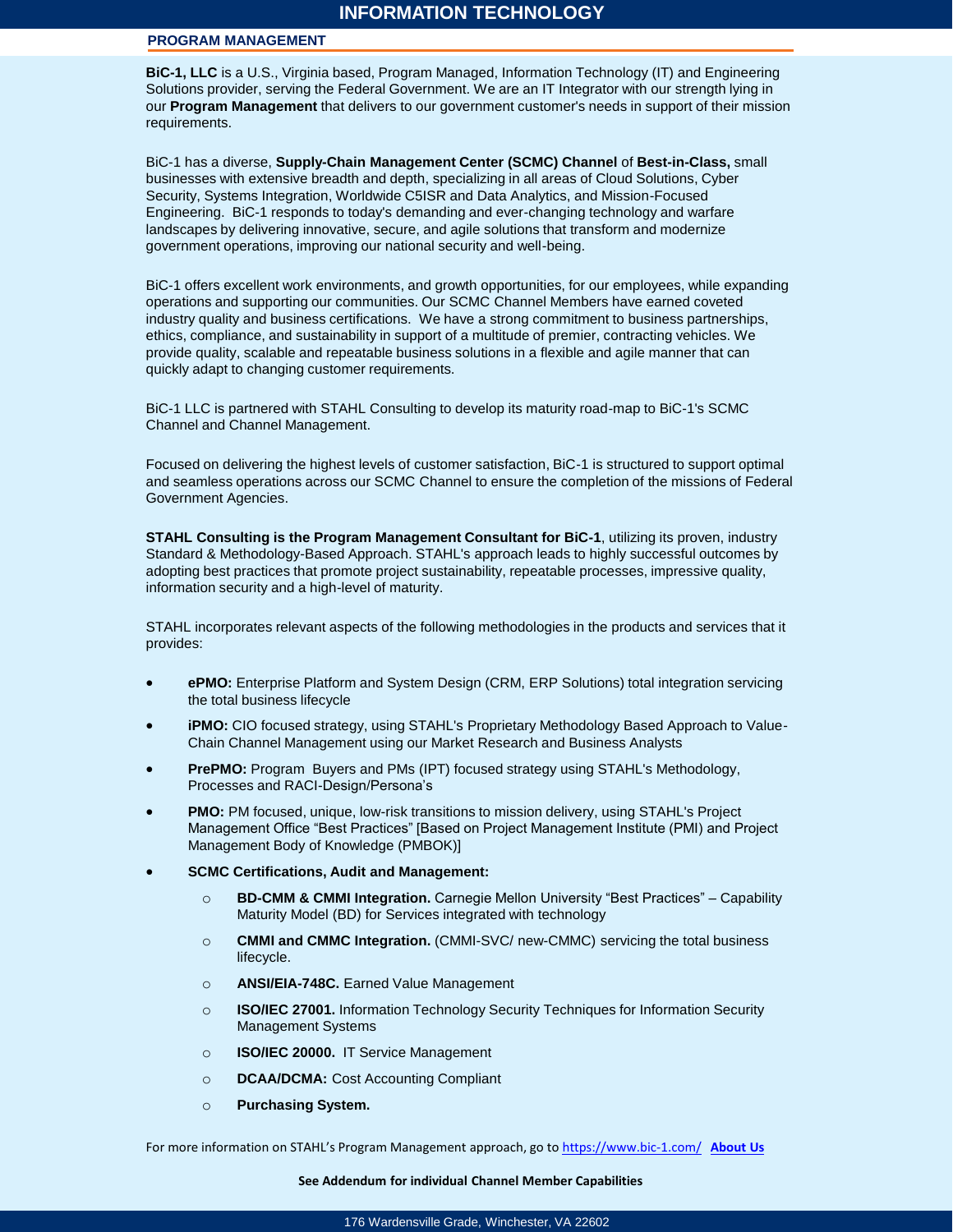## **BiC-1, LLC (JV) Capabilities Matrix**

**TITTE** 

an min

**THE REAL PROPERTY** 

|                                                                                |                                                   | THE R. P. LEWIS CO., LANSING MICH.                                         |                                                                       |                                                   |                                   | <b>THE REAL PROPERTY AND INCOME.</b>                |                                          |                                                 |  |
|--------------------------------------------------------------------------------|---------------------------------------------------|----------------------------------------------------------------------------|-----------------------------------------------------------------------|---------------------------------------------------|-----------------------------------|-----------------------------------------------------|------------------------------------------|-------------------------------------------------|--|
| York & Whiting                                                                 | <b>Data Architect</b><br>(Adapt Forward,<br>LLC)  | <b>Edge Digital</b>                                                        | <b>Pink Summit</b>                                                    | <b>Invex Technology</b>                           | K-3 Solutions                     |                                                     | ManCom Inc.                              |                                                 |  |
| <b>Sector areas</b>                                                            | <b>Sector areas</b>                               | <b>Sector areas</b>                                                        | Sector areas                                                          | <b>Sector areas</b>                               |                                   | <b>Sector Areas</b>                                 |                                          | <b>Sector Areas</b>                             |  |
| Intelligence Operational<br>Analysts and Intelligence<br>Capabilities Analysts | Web Based Training                                | Document management                                                        | Data Visualization.<br>Transformation, & Analysis                     | Senior Systems Integration                        | Digital Transforma Data Analytics |                                                     | Infrastructure/Archit. Cloud Services    |                                                 |  |
| Requirements, capability, and<br>operational assessment<br>management          | Computer Based Training                           | Interactive multimedia<br>services for marketing and<br>training           | BigData Analytics, Search, &<br>Data Mining                           | Architecture, and Engineering<br>for cloud        | <b>T Modernization</b>            | Blockchain                                          | Networking<br>Engineering                | Telecommunications<br>Systems/Network           |  |
| User requirements, Data<br>Sharing                                             | Instructor Led Training                           | Integration of video, audio,<br>other elements on CD-<br>ROM and Internet. | interactivity, scanning, and Data, Software, and System<br>ntegration | Big data, cyber, and mobile<br>solutions.         | Agile<br>Transformation           | Program<br>Management                               | SharePoint expert                        | <b>Unified</b><br>Communications                |  |
| DCGS Intelligence Enterprise,<br>Intel Community of Interest<br>(COI)          | Training (AR, VR, CBT, Mobile)                    | <b>Enterprise Information</b><br>Management                                | Mobile Application<br>Development                                     | Certified AWS Standard<br><b>Business Partner</b> | DevOps<br>Transformation          | ndependent<br>Verification and<br>Validation (IV&V) | New Emerging<br>Technologies             | Operations and<br>Maintenance (O&M)             |  |
| Integration of intelligence<br>systems data                                    | Big Data and Learning Insights Digital Conversion |                                                                            | Domain experts for DoD, IC,<br>Public Safety                          | Data Management                                   | Micro Services<br>Architecture    | Project<br>Management                               | Information<br>Technology<br>Engineering | Website<br>Development and<br>Digital Marketing |  |
| Architecturally structured<br>network                                          | Machine Learning                                  |                                                                            | Data Search & Discovery                                               | Cybersecurity                                     | Software<br>Development           | <b>Business Process</b><br>Improvement              | <b>Cyber Security</b>                    | Microsoft 365<br>ntegration and<br>Migration    |  |
| Interoperability and delivery of<br>intelligence data                          | Information Technology                            |                                                                            | Security & Identity Mgmt                                              | Sec DevOps                                        | Security                          | Administrative<br><b>Staffing Support</b>           | Network<br>Architecture Design           | Training                                        |  |
| Systems engineering and<br>architecture support                                | Mobile App Development                            |                                                                            | Project Management                                                    | <b>SAFe</b>                                       | Cybersecurity                     |                                                     | Systems Integration   ROI Analysis       |                                                 |  |